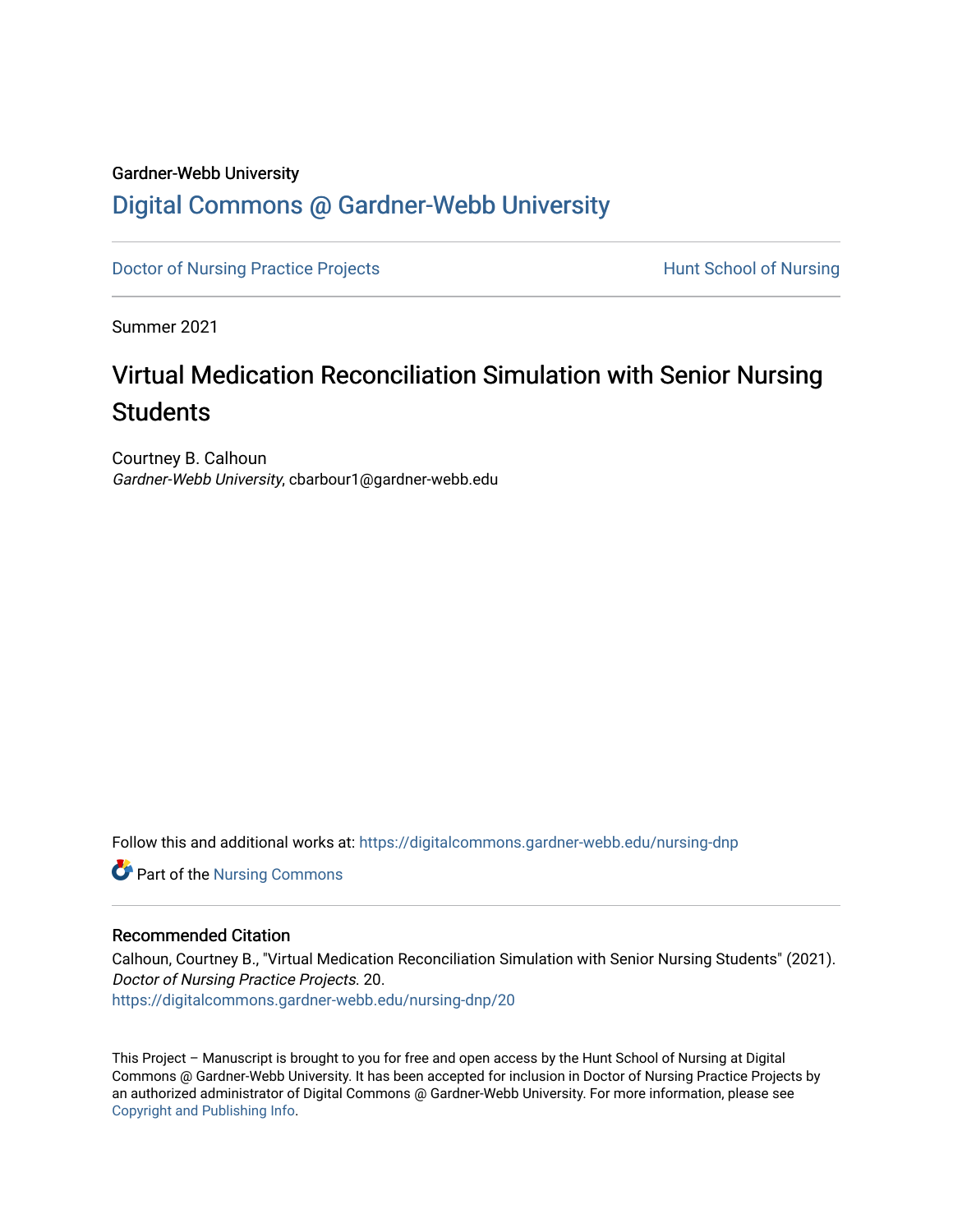## **Virtual Medication Reconciliation Simulation with Senior Nursing Students**

Courtney B. Calhoun

A project submitted to the faculty of

Gardner-Webb University Hunt School of Nursing

in partial fulfillment of the requirements for the degree of

Doctor of Nursing Practice

2021

Submitted by: Approved by:

Courtney B. Calhoun, MSN, RN-BC, CNE Abby E. Garlock, DNP, RN, LCCE

Date Date Date

07/21/2021 07/21/2021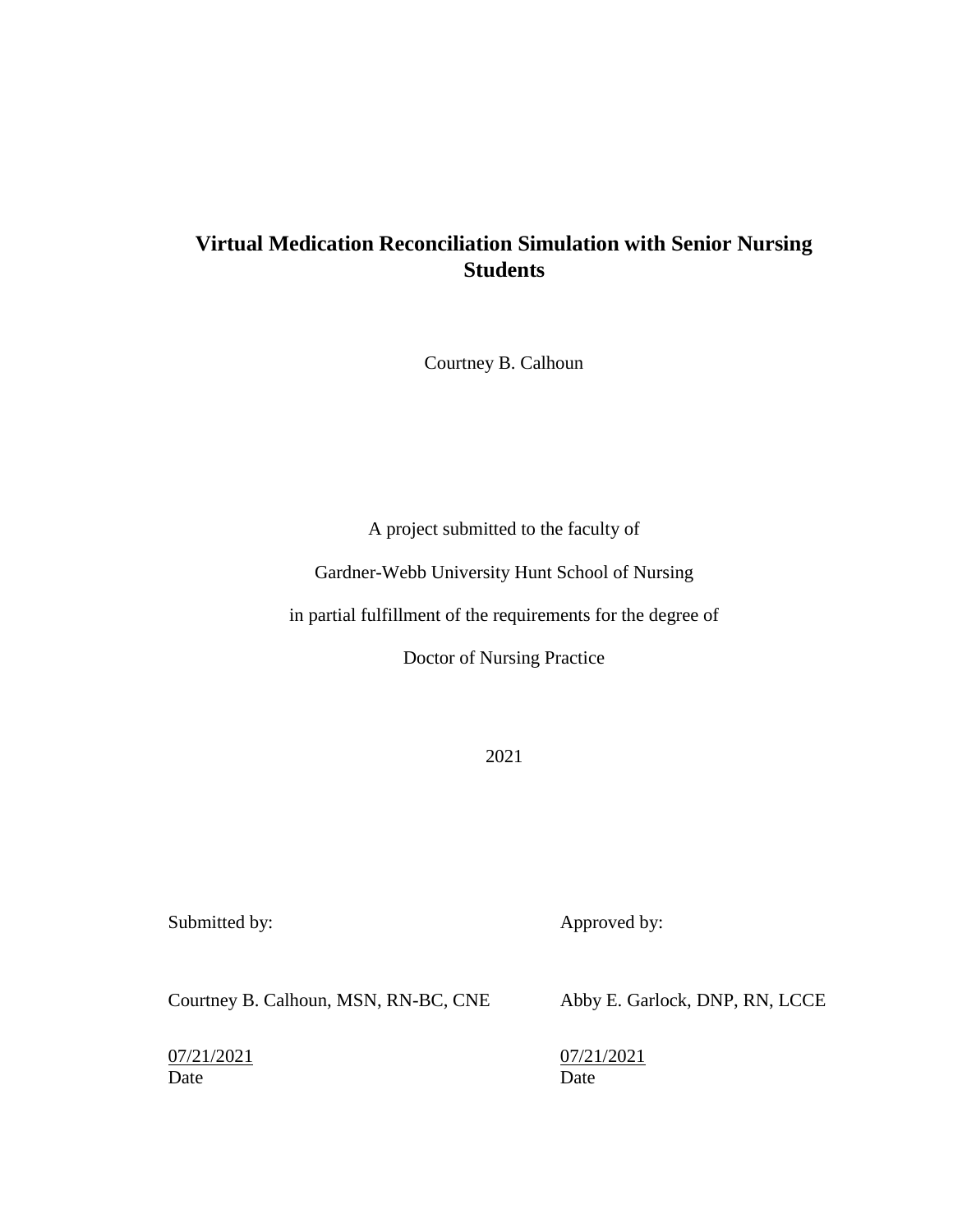## **Acknowledgements**

I would like to thank my husband, Steven Calhoun, for supporting my journey through school for many years. I would like to thank Nash Community College for allowing me to implement my project there and Krysti Coppock, MSN, RN for allowing me to implement this as a part of simulation. Dr. Garlock at Gardner-Webb has truly guided me through this process and I will forever be grateful.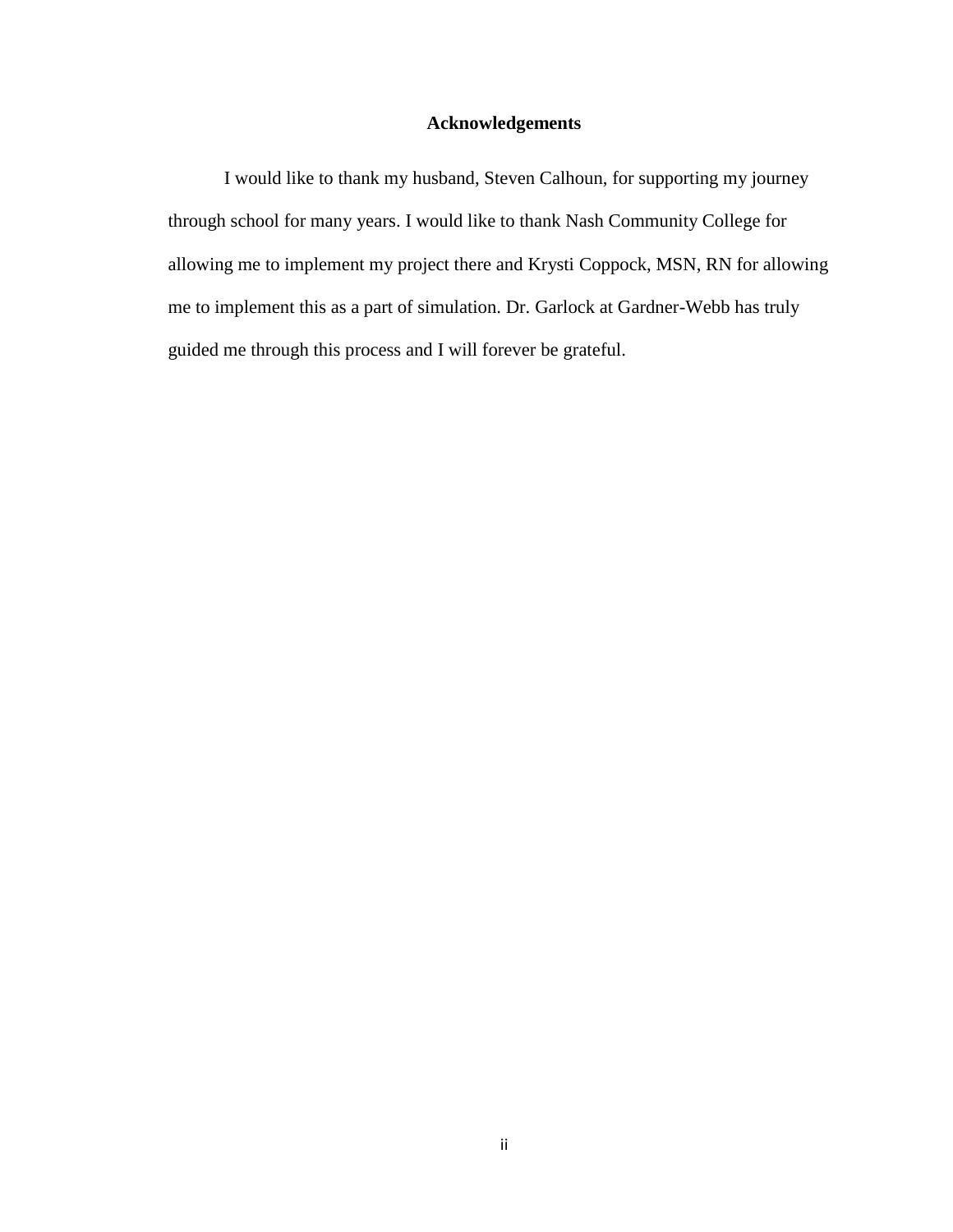©Courtney B. Calhoun 2021

All Rights Reserved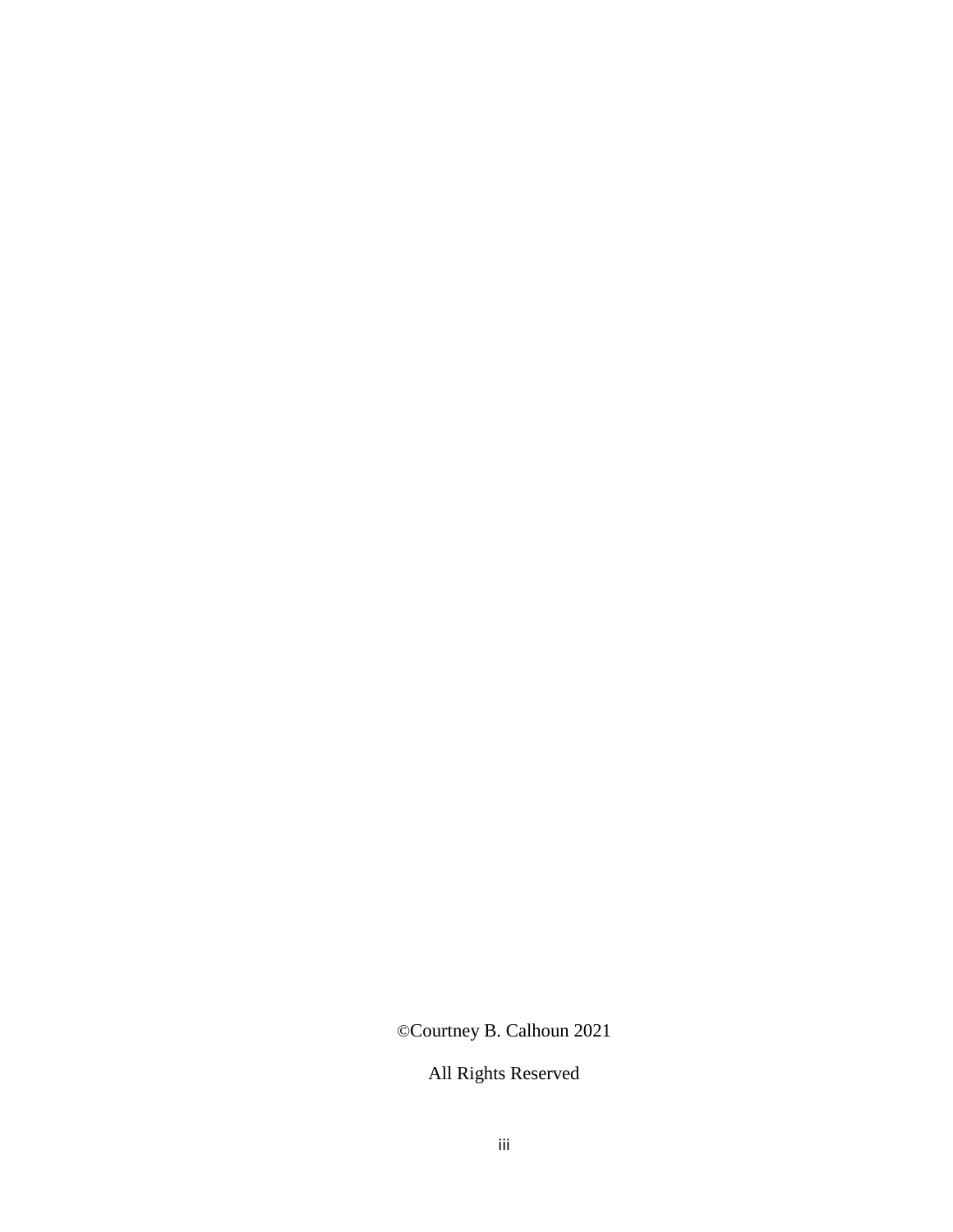# **Virtual Medication Reconciliation Simulation with Senior Nursing Students**

The COVID-19 pandemic created a sudden shift in delivery of nursing education and simulation training for nursing faculty and students. Although nursing schools incorporate medication safety and the six rights of medication administration into education, medication management/reconciliation is often neglected in the curriculum. Recent graduate nurses may assume pharmacists or physicians perform this task, however, the nurse is typically responsible for entering the patient's medication list into the computerized system during admission, and then the physician reconciles the list of home medications. Recent graduate nurses may be unprepared for the amount of time and attention required to complete an accurate medication list for the patient during admission, especially when family members may not be available to help clarify medications due to pandemic-related visitor restrictions. It is essential that medication management/reconciliation is incorporated into nursing school curriculums to help nurses transition into practice and improve patient outcomes. Initially, an in-person simulation incorporating patient communication and medication management was developed, however, in response to the COVID-19 pandemic, the simulation was moved to a virtual format. Implementation of a virtual simulation was more cost effective, and overall, students expressed positive feedback about the content and format of the simulation.

*Keywords:* Simulation, Medication Safety, Nursing Students, Virtual Simulation, Reconciliation, Medication management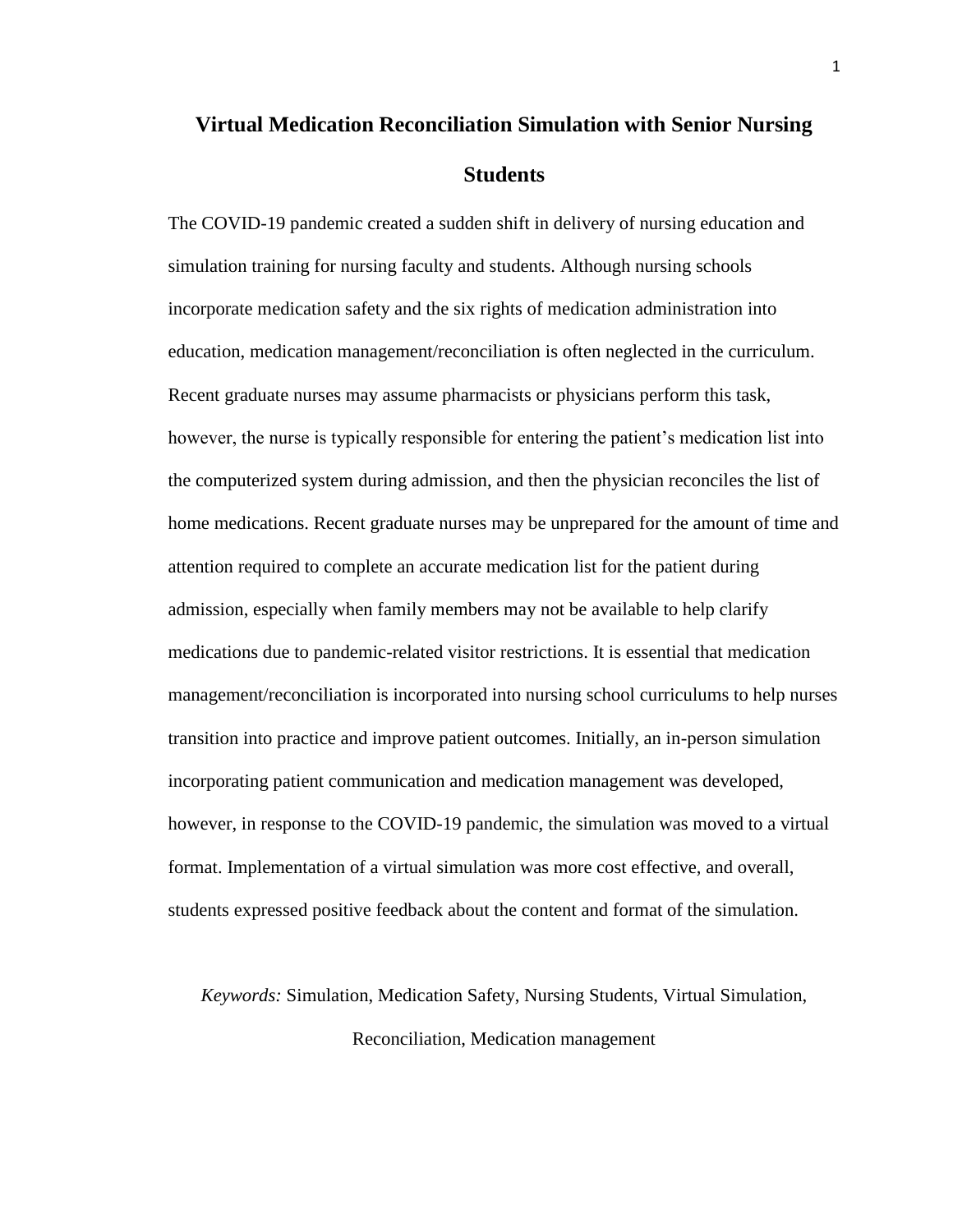# **Virtual Medication Reconciliation Simulation with Senior Nursing Students Problem**

The Joint Commission recognized medication reconciliation at the forefront of patient safety when the goal of maintaining an accurate list of patients' medications was published as a National Patient Safety Goal in January 2020. Nursing programs consistently teach the concept of the six rights of medication administration, but may fail to incorporate medication management into the curriculum. This in turn can have a negative impact on patient outcomes and medication management safety when nurses transition into practice. Initially, a simulation with actors was planned. However, due to COVID-19 restrictions, the simulation was moved to a virtual format and we were challenged to create a virtual simulation with limited resources.

### **Solution**

A virtual medication reconciliation was created via Google sites with interactive features including videos and scripts between the characters in the simulation. In the scenario, the patient was admitted to the hospital without family members present, reflective of current situations related to COVID-19 visitor restrictions, and the nurse had to contact the local pharmacy, patient's daughter, and the patient's primary care provider to obtain an accurate medication list. There were several miscommunication scenarios that were displayed in the simulation. The scenario reveals that the patient was taking an incorrect dose of a heart failure medication due to miscommunication, which may have contributed to the hospitalization. This simulation was implemented with twenty-three senior level students enrolled in an Associate Degree of Nursing program after receiving institutional IRB approval.